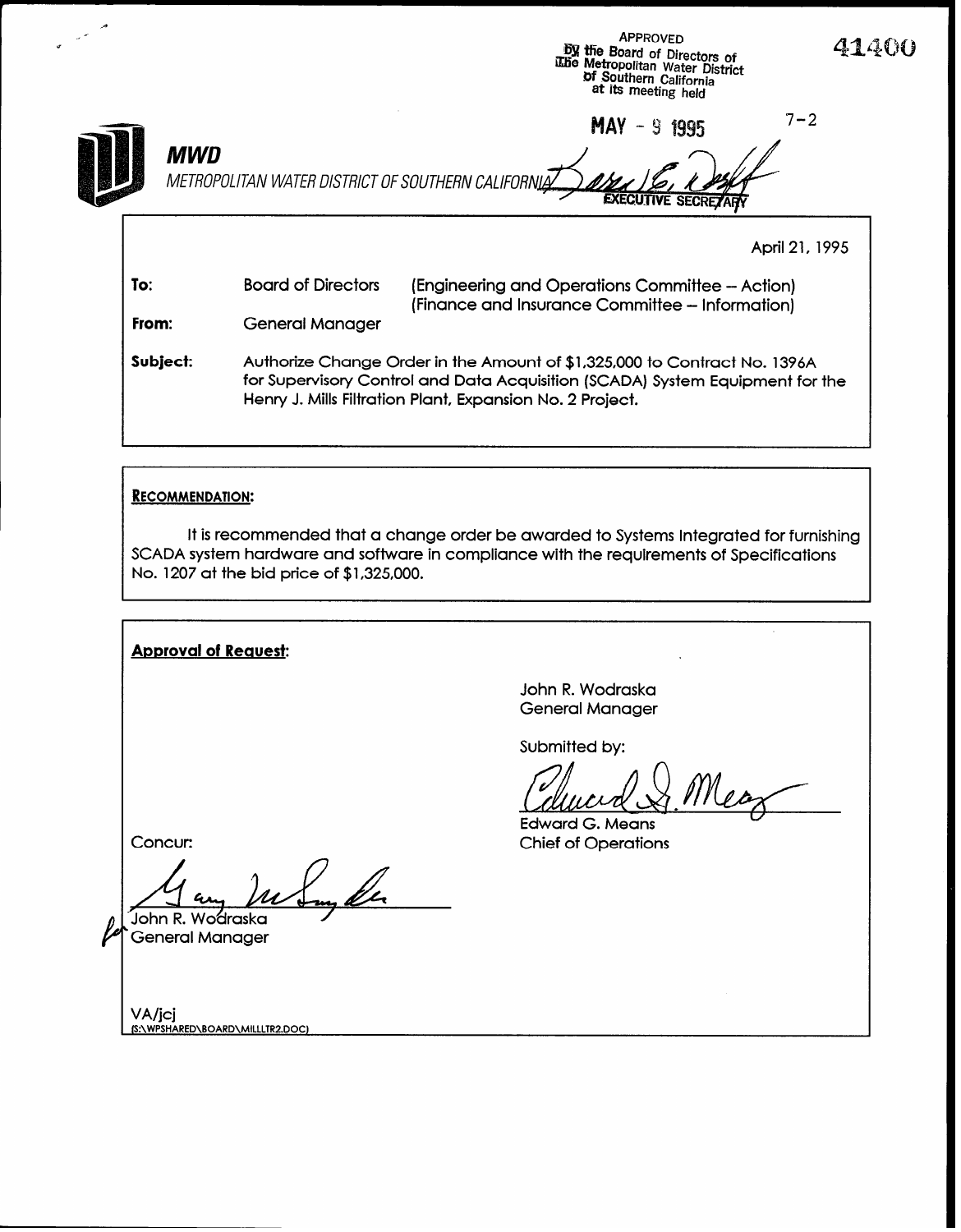#### Board of Directors **Board of Directors April 21, 1995**

|   | <b>CONTRACT TYPE</b>         |   | <b>FUNDING</b>           |   | <b>TYPE OF COMPETITION</b> |
|---|------------------------------|---|--------------------------|---|----------------------------|
|   | <b>NFW</b>                   | М | <b>CAPITAL</b>           |   |                            |
| M | AMENDED                      |   | $O$ & M                  | м | <b>COMPETITIVE BIDDING</b> |
|   |                              |   |                          |   | Specification No. 1207     |
|   | <b>CONTRACT FORM</b>         |   | <b>BUDGET STATUS</b>     |   | NEGOTIATED CONTRACT        |
|   | LEASE                        | ⊠ | FY 94/95 AMT \$1,325,000 |   |                            |
|   | <b>PROFESSIONAL SERVICES</b> |   | <b>OUT-YEAR AMT</b>      |   |                            |
| М | <b>CONSTRUCTION</b>          |   | <b>NON-BUDGET AMT</b>    |   |                            |
|   |                              |   |                          |   |                            |

## PURPOSE/BACKGROUND:

In October 199 1, after competitive bidding, your Board awarded Contract No. 1396 to JWP Controls, Inc., to furnish an integrated distributed control system, spare parts, and technical services for Jensen, Skinner, Weymouth, Eagle Rock, and the Operations Control Center. This contract was to have been completed by May 1993, but was terminated in April 1994 because of JWP Controls did not perform the contract. A 100-percent performance bond was part of this contract. The surety company refused to honor its bond and the matter is now in litigation.

With the failure of JWP to perform Contract No. 1396, and existing SCADA equipment dating back to the early 197Os, the need for new and replacement systems has become critical. Therefore, in November 1994 your Board, as a matter of urgent necessity, authorized the award of Contract No. 1396A, Specifications No. 1207, to the second lowest bidder, Systems Integrated (SI) of San Diego, California. SI will furnish an integrated distributed control system, spare parts, and technical services for Jensen, Skinner, Weymouth, Eagle Rock, and the Operations Control Center. In anticipation of the need for expansion equipment, Specifications No. 1207 included provisions for obtaining additional systems to provide identical control systems at SCADA sites throughout Metropolitan's service area.

Expansion activities at the Mills plant require that a SCADA system acceptable to Metropolitan be provided for installation by the plant expansion contractor. Funds for this project were authorized in August 1993 under Appropriation No. 557. A proposal, acceptable to Metropolitan, providing the required SCADA hardware and software has been received from SI. It is therefore, proposed that an option order in the amount of \$1,325,000 be approved for the additional SCADA hardware and software required to complete Expansion No. 2 of the Mills Plant.

#### ACTIONS & MILESTONE:

Expansion activities at the Mills plant will require delivery of a SCADA system no later than September 1, 1995. A proposal and schedule, acceptable to Metropolitan, providing the Scada hardware and software has been received from SI.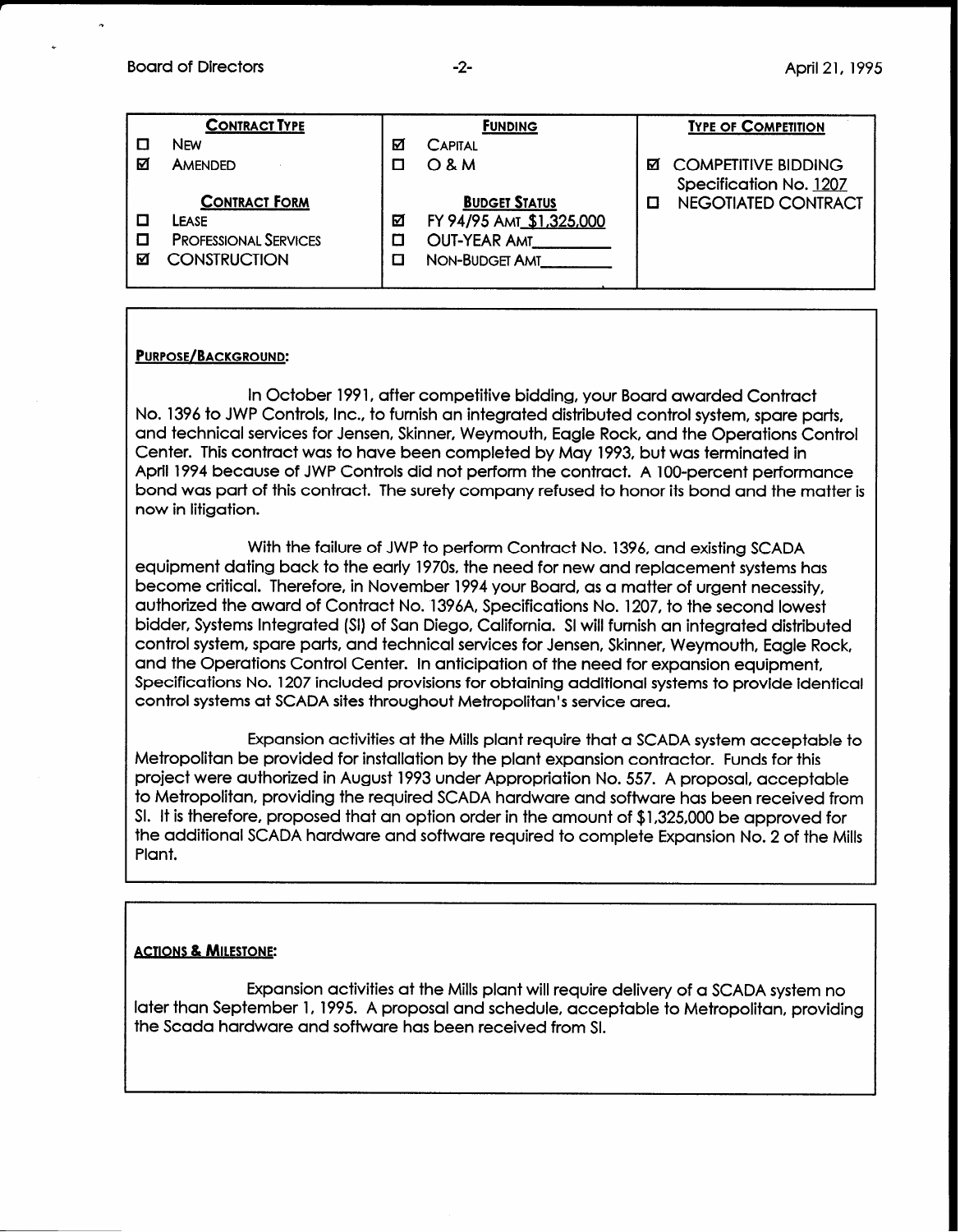# MBE/WBE:

.

 $\bar{\star}$ 

Systems Integrated (SI) is a women owned business enterprise.

CEQA COMPLIANCE / ENVIRONMENTAL DOCUMENTATION:

|                                                        | <b>EVALUATION CRITERIA</b>                                                                                                                    |  |  |  |
|--------------------------------------------------------|-----------------------------------------------------------------------------------------------------------------------------------------------|--|--|--|
| <b>PLAN &amp; BID STATISTICS</b>                       | LOW BID THAT MEETS THE REQUIREMENTS OF THE SPECIFICATIONS.<br><b>BIDDERS QUALIFICATIONS AND MBE/WBE PARTICIPATION ARE ALSO</b><br>CONSIDERED. |  |  |  |
| <b>CONTRACTORS REQUESTED PLANS</b><br>X BIDS SUBMITTED | <b>CONTRACTUAL DETAILS</b><br><b>ANTICIPATED DURATION</b><br>п<br>HOURLY RATES<br>0<br><b>EZI</b> PREVAILING WAGE RATES WILL APPLY            |  |  |  |